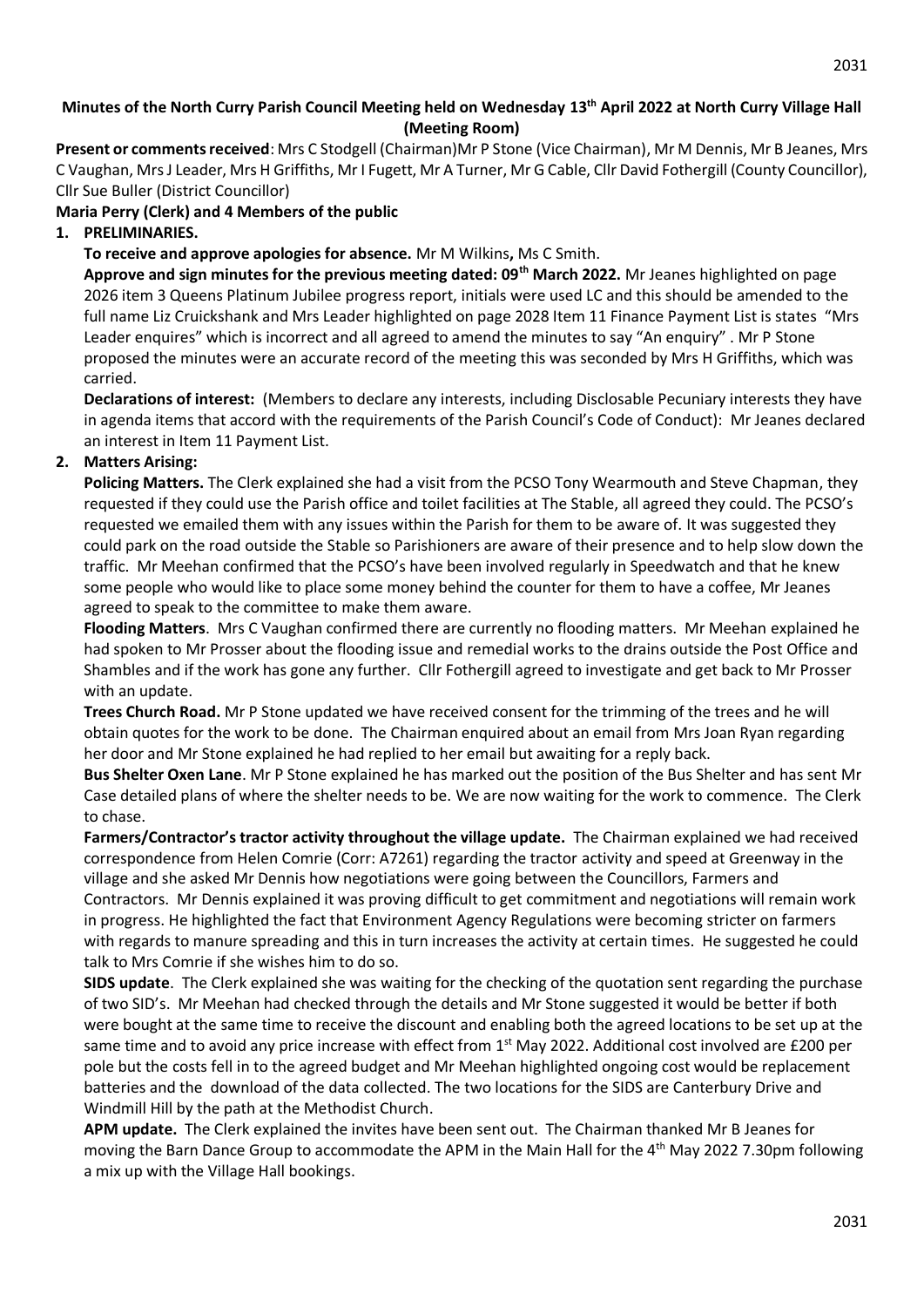**Spring Litter Pick update.** Mr Jeanes explained the Litter Pick was not well supported this time only seven people turned up but they managed to collect several bags to keep the Parish cleaner and tidier.

**Outreach Mobile Bus.** The Chairman explained the Outreach Bus is arranged for the 17<sup>th</sup> May 2022 between 10am-2pm offering advice on training and employment, she explained there is currently a problem with the bus so they will come in a car and use a gazebo in the car park. It was agreed to advertise this in the Pink Sheet, website, notice board and Facebook.

**Update on replacement of taps for dip tank.** The Clerk explained she sent letters to all allotment holders on Loscombe Meadows explaining the replacement of the tap for a dip tank. Mr Jeanes had spoken to one holder who understood why we wanted to do the above and the Clerk confirmed no other responses had been received. It was agreed to place on the next Agenda to ensure no further replies are received and then to approve for the replacement to take place.

**County Cllr. Report –** weekly updates being forwarded by email

- **3. Planning Applications for comment by North Curry Parish Council. 24/22/0013/CQ Prior approval for proposed change of use from agricultural buildings to 3 No. dwellings (use Class C3) and associated building operations at Moredon, Stoke Road, North Curry.** Mr Turner explained the location and the application in depth. He explained on a previous application the front entrance to the development was a little hazardous and the resubmission of the plans now show a change to comply with these concerns. Mr Turner proposed that North Curry Parish Council supports the application and are pleased to see that the applicant has included improvements to the visibility slay in Stoke Road and we wish to see this being a condition of any planning approved, this was seconded by Mr Fugett, which was carried. 1 abstained.
- **4. Queens Platinum Jubilee Celebrations progress report**. Mr Dennis firstly updated the council on the Beacon Celebrations another meeting was held by the Jubilee Committee and due to the date fast approaching he shared an advert via email to all and this advert once approved to be entered in to the Pink sheet to publicise the event and its details. He explained the committee have ask for Parishioners to ring in with numbers of those who wish to attend the event and any specials needs they may have. After much discussion it was agreed to contact Zurich Insurance to inform them of the two Jubilee events even though we have received information from them that confirms we are covered providing the attendance is under 500 people. Mrs C Vaughan explained she had been contacted by Sasha Herriman who owns a company called The Common Players they were looking to perform a Queen in Wonderland as an event Mrs Vaughan spoke to Sasha Herriman to explain as it was a private business they would need to arrange the event and contact the necessary venues independently. The Clerk to email them too, to explain to do their own thing. On Sunday at the Pavilion everyone to bring their own table, chairs, gazebo, food and drink and Gary Hogg will play some music, there will be children's entertainment and competitions. It was discussed and agreed the pavilion Car park can be used but Mr Turner raised it would need to have Marshalls to ensure the correct areas are being used. It was agreed that there be no BBQ's of any kind. The Chairman thank Mr Dennis, Mrs Vaughan and all involved for all their hard work. The Jubilee plaque which is being donated by Lady Mary Stewart-Wilson was discussed, pictures of the plaque were handed around to show possible locations the Chairman proposed it would be best placed on The Stable building as it is a Community building and would be very visible to all on the front wall by the road, this was seconded by Mr I Fugett, which was carried. Mr Jeanes mentioned the possibility of having to obtain planning permission as it is in a conservation area, it was agreed for the Clerk to write to Somerset West and Taunton Planning to ask what we need to do to not break any rules. The North Curry Society have sent an email to explain that the proposed Jubilee footpath map is beyond their means and are unable to continue with the project. Mr P Stone said he would like to investigate the footpath map located in the Bus Shelter to update it and make it clearer and would come back with some details for the next meeting. Mrs Vaughan requested that we purchase a big Jubilee Flag from the Royal British Legion to fly in Queens Square Gardens throughout the Jubilee Weekend. The Chairman proposed that we purchase the Flag for the amount of £15.99, this was seconded by Mrs J Leader, which was carried. The Clerk to order.

**Cllr D Fothergill and Cllr S Buller left the meeting.**

**5. Further discussion of Allotment agreements and rent for 2023.** Mr Jeanes had previously sent all Councillors the draft Allotment agreements for 2023 for comment. He explained a deposit of £25.00 had been added to the agreement. The Chairman proposed as no further comments were made, we adopt the agreement the beginning of 2023, this was seconded by Mr G Cable, which was carried. The Clerk explained she had spoken to Mr J Boddy who would be happy to liaise with the Allotment Warden and Greenway Allotment holders to gain better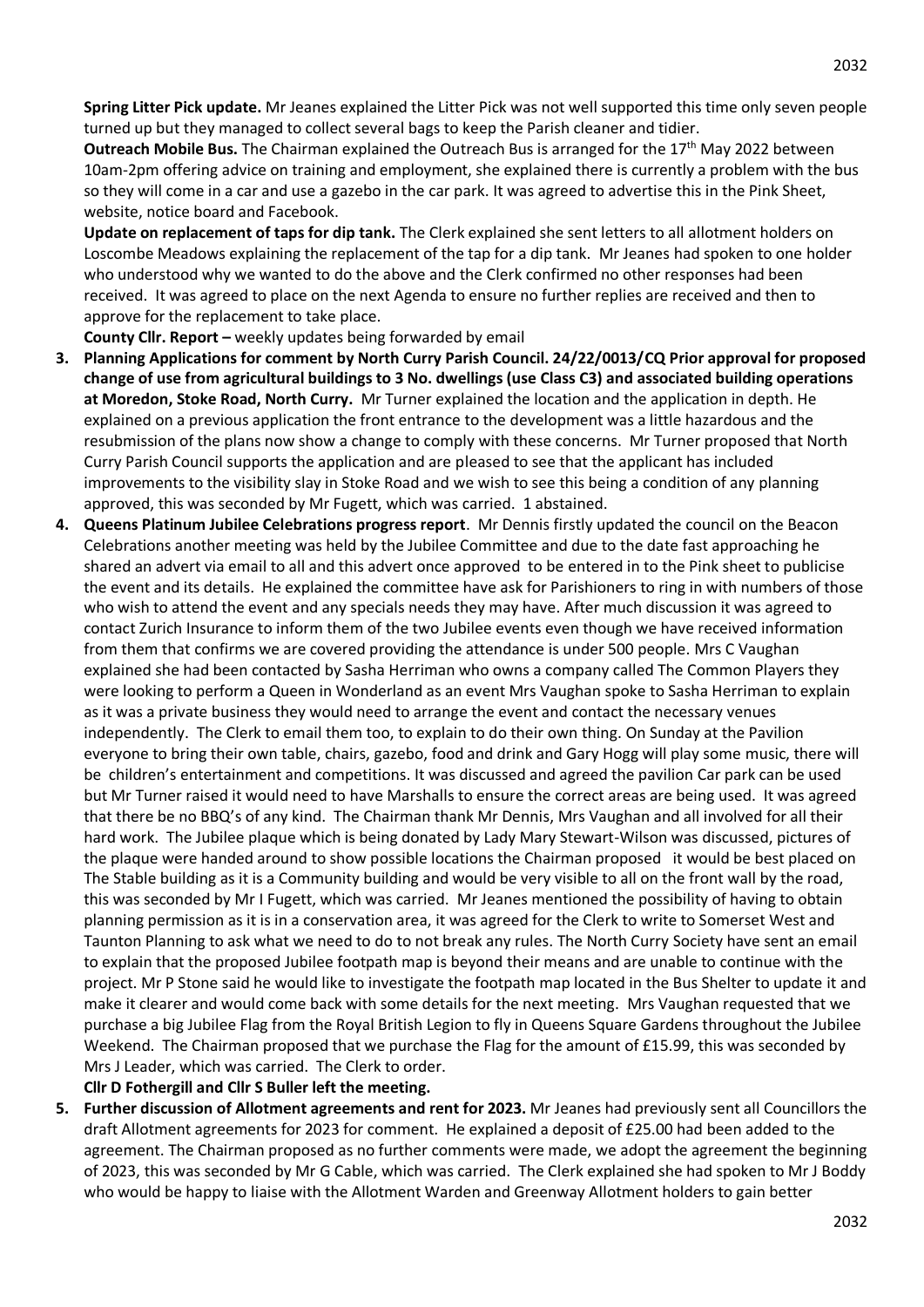communication he asked for a list of names and contacts which was agreed and Mr P Stone said he would speak to him about the sheds on the allotments to see if they can be taken down. Mrs Williams asked if she could have a shed on her allotment which was agreed as already stated in contract she explained the location of where she will place the shed which was discussed and agreed. Mr P Stone suggested a copy of the 2023 agreement should be sent to Mr J Boddy.

- **6. To discuss and agree village grass cutting tender.** The Chairman explained we are still in receipt of only one tender after inviting contractors and advertising a couple of times. Mrs Vaughan said she may know someone who may be interested in placing a tender it was agreed to wait for this tender and Mr Jeanes will kindly continue to cut the grass until we discuss again at the next meeting.
- **7. Electric Vehicle update.** Mr Jeanes explained he is still struggling to get quotes one he has received today £4,000 for doing the wiring but not the unit itself, he agreed he will continue to investigate and report back next month. The Clerk to add it to the Agenda for May.
- **8. To discuss Knapp Drove usage.** Mr P Stone explained we had received a complaint from the Bridleway Association regarding Huntham Lane and Knapp Drove the email was sent to Rights of way who have come back to say they are not rights of way even though an application has been put in to try and change that status. Mr Stone said the drove is well used and asked if we accept this and maybe support the Bridleway Association. All agreed for Mr P Stone to investigate further.
- **9. Finance: Monthly Bank Report, Payment List and Provisional Accounts 2021-2022:** The Clerk reported the Monthly Payment List, the Chairman proposed this was a true record, this was seconded by Mrs C Vaughan, which was carried. The Clerk explained the IONOS Annual fee for this year of £144 for Domain name, Emails and Website had a loyalty discount applied of £64.64. **Payment List:**

|                                                       | <b>Cheque</b> |              |            |
|-------------------------------------------------------|---------------|--------------|------------|
| <b>Monthly Payment List - April 2022</b>              | No.           | <b>Total</b> | <b>VAT</b> |
| Clerk-Maria Perry - April 2022                        | <b>BACS</b>   | 647.28       | 0.00       |
| Plusnet (bill not issued as yet)                      | DD            | 20.00        | 0.00       |
| Service Charge                                        | SO            | 115.25       | 0.00       |
| IONOS monthly Hi Drive Storage fee                    | DD            | 3.00         | 0.60       |
| <b>IONOS Annual Fee for Domain Name Website etc</b>   | <b>BACS</b>   | 66.13        | 13.23      |
| HMRC - NI & PAYE + Stable tax Jan Feb Mch             | <b>BACS</b>   | 78.00        | 0.00       |
| NC Stable Charge - Elec 01/12-28/02 Inv 2022/1/02     | <b>BACS</b>   | 75.79        | 0.00       |
| NC Stable Charge - Gas 01/06-28/02 Inv 2022/1/03      | <b>BACS</b>   | 22.79        | 0.00       |
| Kelly de Silva - re minutes for PC mtg 9th March 2022 | <b>BACS</b>   | 104.00       | 0.00       |
| Somerset Woods 4th Payment                            | <b>BACS</b>   | 140.00       | 0.00       |
| NC Stable Charge - Water 25/08-24/02 Inv 2022/1/01    | <b>BACS</b>   | 15.90        | 0.00       |
| SALC - Preparing for Elections Event Inv 0727         | <b>BACS</b>   | 20.00        | 0.00       |
| North Curry V.Hall - Hire 09/03 30/003 Inv3656        | <b>BACS</b>   | 28.42        | 0.00       |
| B & K Jeanes - Grass cutting Mch 2022 Inv 21154       | <b>BACS</b>   | 36.00        | 0.00       |

The Clerk continued the Payment list with some late invoice payments: Evolis £5016.00 for the two SIDs Unit , Post Office Stamps £34.90 and Amazon dustbin speed signs for £59.39 Mrs C Smith proposed that all payments are made, this was seconded by Mrs H Griffiths, which was carried.

**Provisional Accounts 2021-2022:** Mr B Jeanes reported on the year end draft accounts for 2021-2022. He explained the sundry spend was high and this was due to the legal fees being placed in there but will show as a separate item. He reported the provision Facilities Development Fund was quite low and proposed a transfer of £12k to be made to increase the figure to £20k to spend on anything that maybe required, this was seconded by the Chairman, which was carried. On the Balance Sheet £14k showing in the Stable Account which is an error will be investigated for when the accounts go to the next Finance Advisory Panel meeting and to the next Parish Council meeting  $11<sup>th</sup>$  May 2022, to be signed off.

**10. To discuss and agree appointment of Internal Auditor for 2021-22.** The Chairman explained we agreed to approach Mr Owen Cullwick to become our internal auditor for 2021-22 accounts after Mrs L Hembrow stood